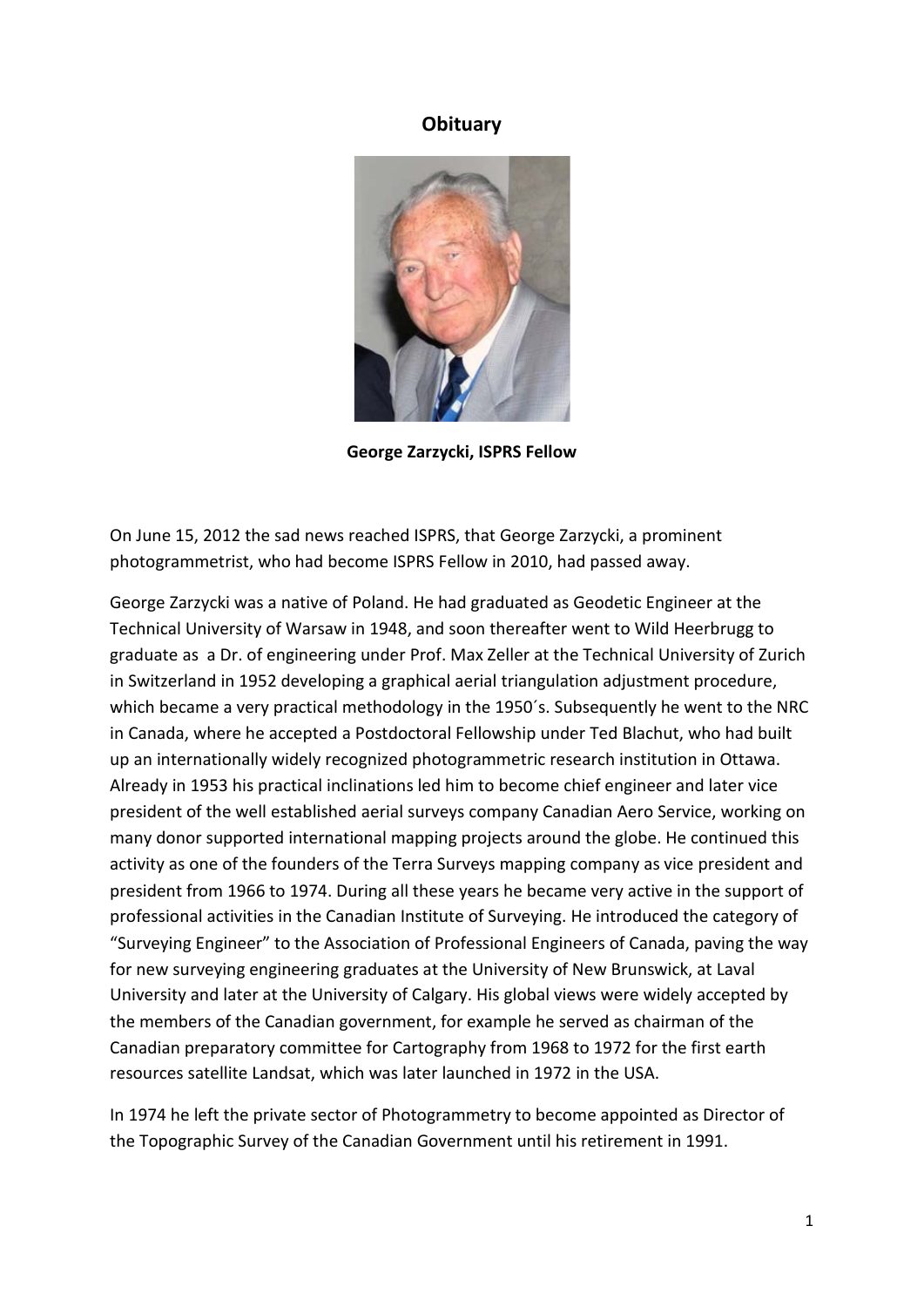

1980 at the ISPRS Congress in Hamburg

George was a highly motivated participant in the national, regional and international scientific and technical organizations of surveying and mapping and photogrammetry:

The Canadian Institute of Surveying (now Geomatics), being Vice President from 1970-1972 and President from 1972-1973,

- The American Society for Photogrammetry and Remote Sensing, being President from 1981- 1982,
- The International Society for Photogrammetry (and Remote Sensing). He attended all congresses from 1956 to 2000. In particular he was heavily involved in the preparations of the 1972 Congress in Ottawa. From 1976 to 1980 he was President of Commission IV. At the 1980 Congress in Hamburg in 1980 he was elected as Second Vice President and in Rio in 1984 as First Vice President of ISPRS.



1988 at the ISPRS Congress in Kyoto